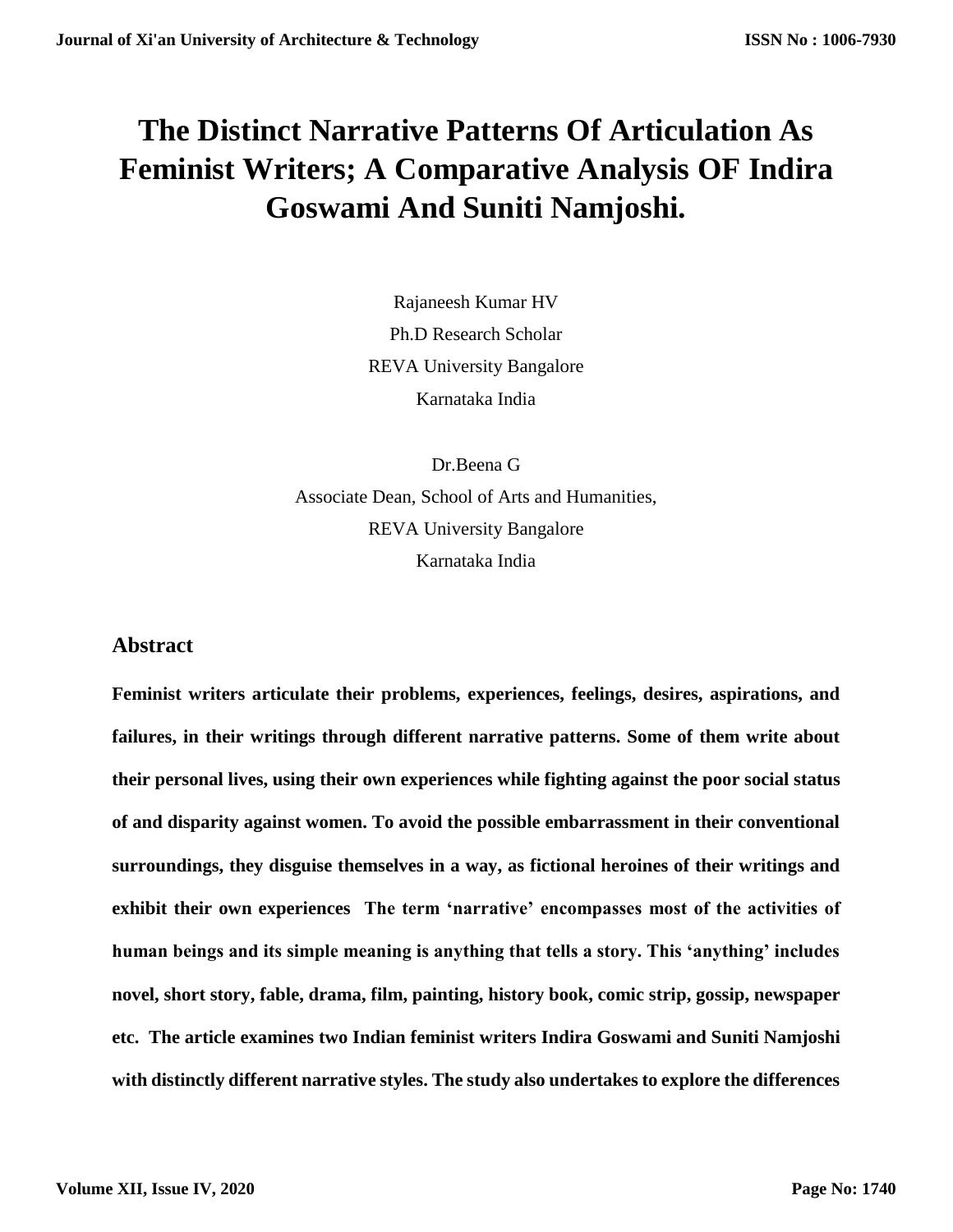**in their socio-cultural milieu, Indira Goswami from the rural regions of Assam and Suniti representing urban landscapes. It is significant to understand that beyond their distinct narrative patterns and socio-cultural landscapes, they both articulate distinct feministic thoughts.**

**Key words – Narrative, Feminism, Fable, Fiction**

Indira Goswami and Suniti Namjoshi both born in the same decade i.e., 1940s of the preindependence India articulated their emotions and experiences through different narrative patterns; the former through novels and the latter used fables. Both articulated feminine experience and a new personal vision by creating their own literature. They tried to uncover the elements of *'self* 'which had been hidden under the cultural and patriarchal myths of selfhood. Using the distinct narrative patterns, they articulated their experiences and real life situations through mythical and fictious characters specifically created for this purpose. The article attempts to make a comparative analysis of both the writers who used different narrative patterns to articulate but their goal remains the same -projecting feministic themes in their writings.

Goswami has similarities with Namjoshi on a number of counts. Both of them write from their felt experiences drawing personal life into them. Although the background and region they belong to of both the authors are poles apart, yet there are striking similarities between the two creative artists. Indira Goswami born in the rural North-east and Namjoshi in the urban down South of India have tried to give voice for the voiceless and bring in the awareness of equality in their works. Goswami a well-known name in the field of literature in the state of Assam and other parts of the country lived her life in the northern part of India. Many incidents from her real life in north-east India find place in her novels. Her own words in this connection are noteworthy, *I try my best to*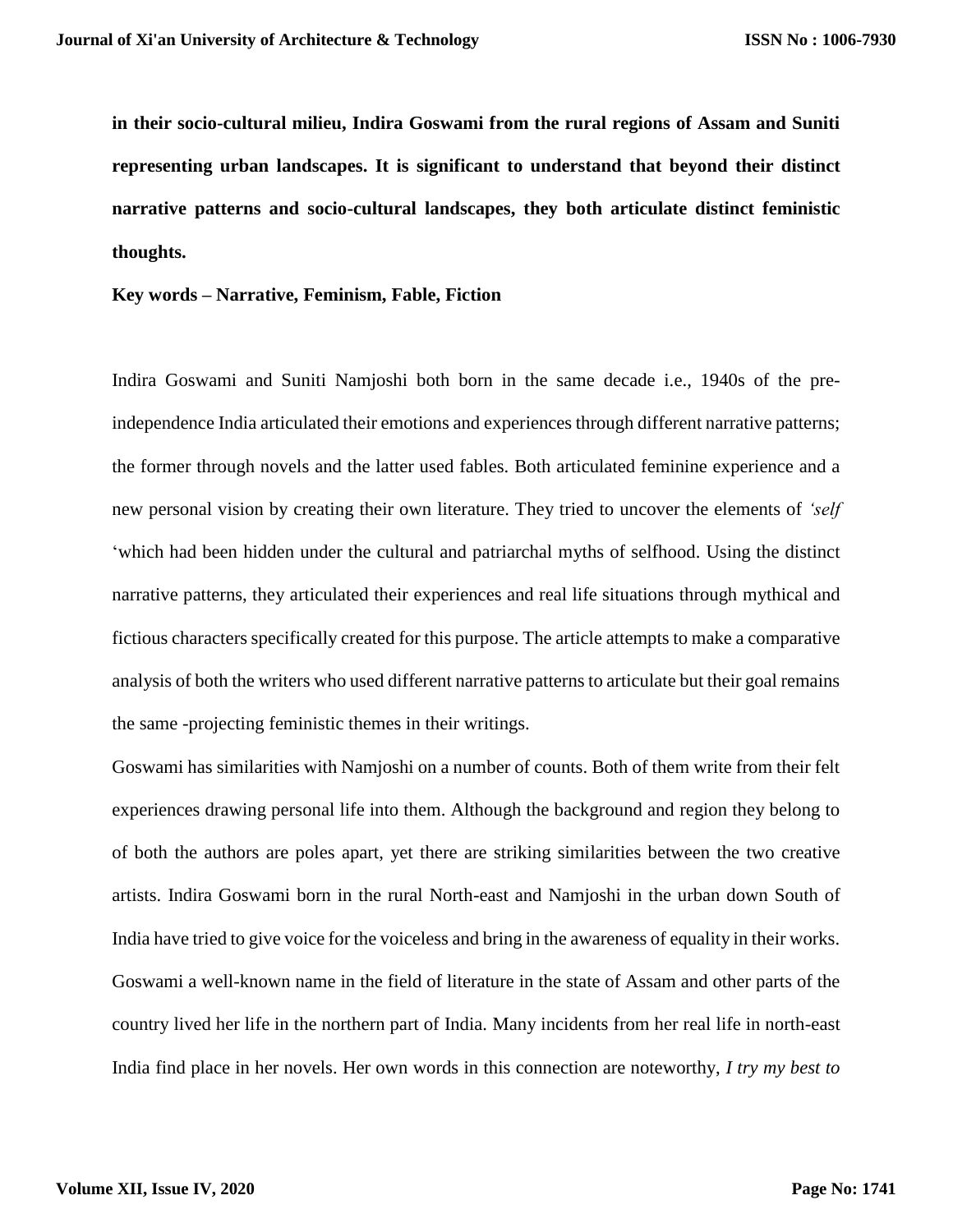*portray the factual reality in literature. But such a method can't be applied in literature as because literature is an art. Some incidents occur in this real world, which are hard to describe. …. In fact, I had to regulate some strange scenes of reality through subjugation of passion*.( Gogoi 218) An Indian by birth, Suniti now lives abroad in UK, where she is at home having adopted a very western life style. Nevertheless, she is basically an Indian, which is evident in her works where there are allusions to Indian mythology and the Indian way of life. Namjoshi's complex intelligence, inched by her Indian heritage and her broad culture, has given her work a shimmering complexity.

Both the writers are born in Brahmin families the community claimed to be 'upper caste' but suffered double fold exploitation first being a woman then a Brahmin. After the early death of her husband Madhaven Raisom Ayengar eighteen months after marriage, Goswami was devastated and was left in a state of shock and depression. Her status of being a widow especially in the Brahmin community was difficult and depressing. Her plight is portrayed through her characters; Saru Gossainee, another conformist, consoled miserable Durga when her gold ornaments were stolen as *it's our fate that we are born as women. We should learn to lead our lives with patience and tolerance* (Goswami 2004: 99). On the other hand, though Suniti Namjoshi established herself as a writer and specifically lesbian feminist, her mother didn't approve of, obviously for someone who belongs to a conservative Brahmin community. In an interview with Christine Cryoden she puts before us her mother's point of view, *"She has never, been particularly happy about that I'm a writer, or, a lesbian feminist. She sees these as notoriety, tarnishing the good name of the family.* 

*. ."* (Gupta121).

Another striking similarity between the two writers is that both distanced away from men in their lives. Goswami lost her husband in a car accident in Kashmir just after eighteen months after marriage and lived a complete life remaining single. Whereas Namjoshi chose to be a lesbian living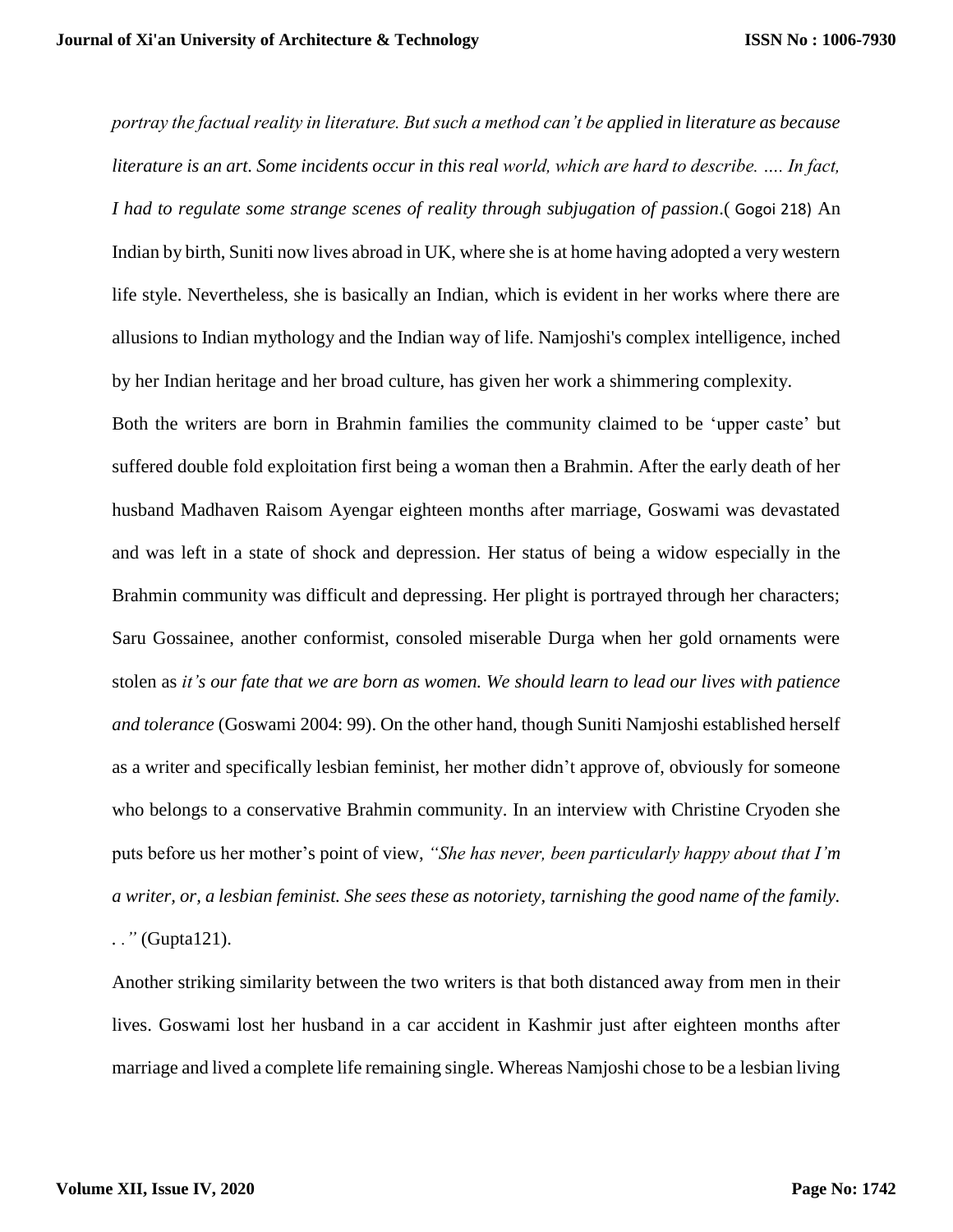a life without men. Suniti met Gillian Hanscombe, an Australian author, in London in 1984. Presently she lives in Devon, England with her friend, a lesbian partner Gillian Hanscombe, writing and serving as a research fellow at Exter University. Namjoshi's search for identity and her wish to act according to her inner compulsion leads her to lesbianism. In her world a lesbian lives a perfect life. The life of a woman most of the times is male dominated where she has to bend before egos of male, whether she is a working woman or confined to the four walls of her house, a mother or a sister, wife or a daughter, an Indian, a European or from any part of the globe. She is a second sex. Her suffering is inner suffering of suppressed emotions and reckoning discomfort of broken self-respect. Though she bears the domination of male and smiles yet the agony of submission exists. Namjoshi's lesbianism is a solution to establish female self-respect, identity and a life of freedom. C. Vijayasree remarks, *"Namjoshi is the first Indian woman writer to have openly declared her sexual choice as a lesbian and has since held that the kind of sexual life one chooses to lead is a purely personal matter, where an individual's autonomy should neither be checked nor curtailed"* (Vijayasree 26).

Both Goswami and Namjoshi are rebellious in nature. It is evident when at the peak of her literary career Goswamy wrote the controversial novel *The Man from Chinnamasta*, a critique of the thousand-years-old tradition of [animal sacrifice](https://en.wikipedia.org/wiki/Animal_sacrifice) in the famous Hindu [Shakti](https://en.wikipedia.org/wiki/Shakti) temple to [Kamakhya,](https://en.wikipedia.org/wiki/Kamakhya) a [mother goddess,](https://en.wikipedia.org/wiki/Mother_goddess) in Assam. Goswami reported that there was even threat to her life after writing the novel. In this novel she quotes [scriptures](https://en.wikipedia.org/wiki/Scripture) to authenticate the argument she puts forward in the novel – to worship the Mother Goddess with flowers rather than blood. She said in an interview, "*When the novel was serialized in a popular magazine, I was threatened with dire consequences. Shortly after this, a local newspaper, [Sadin,](https://en.wikipedia.org/w/index.php?title=Sadin_(newspaper)&action=edit&redlink=1) carried an appeal about animal sacrifice, which resulted in quite an uproar—the editor was [gheraoed](https://en.wikipedia.org/wiki/Gherao) and a [tantrik](https://en.wikipedia.org/wiki/Tantra) warned me. But when the*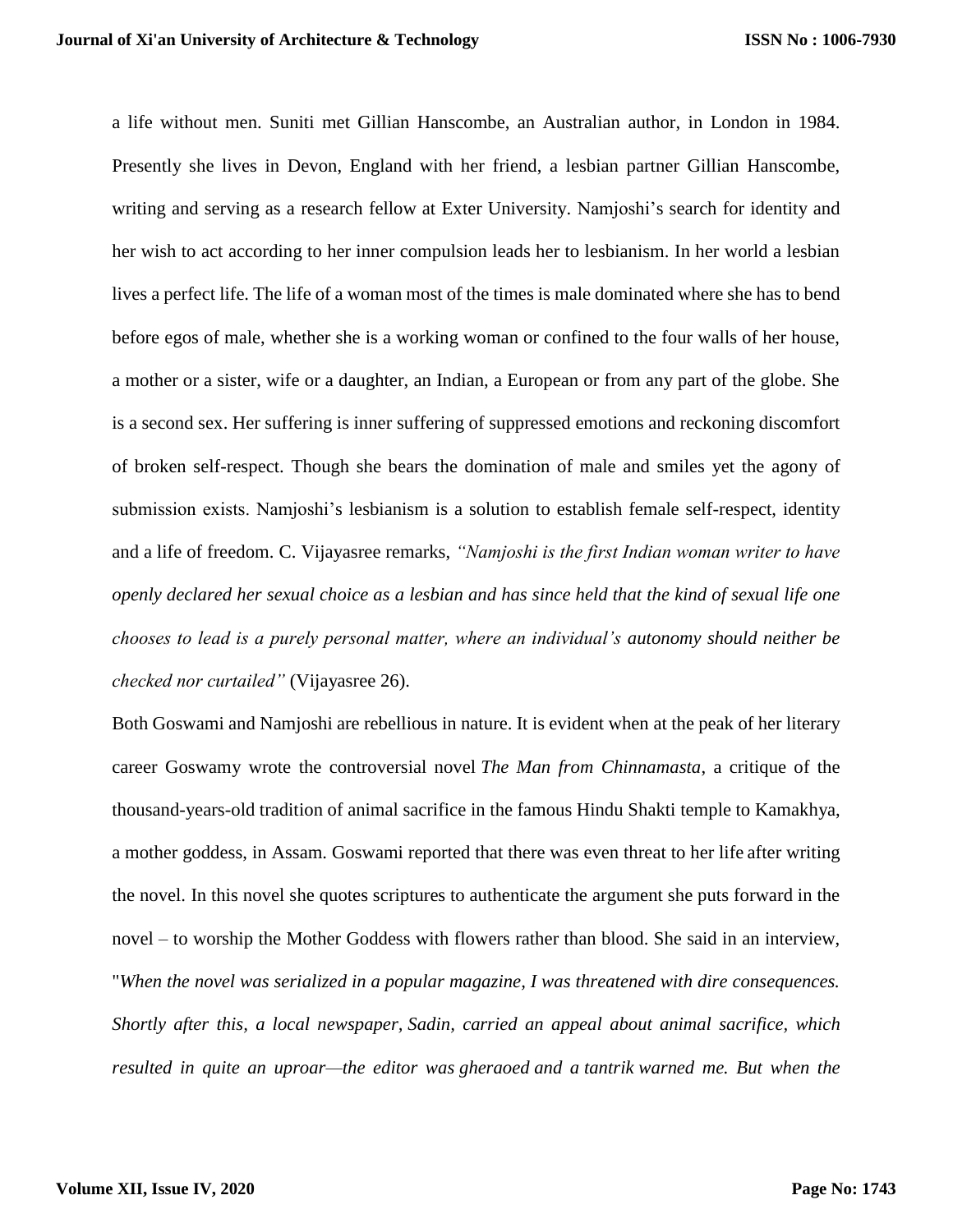*appeal was published, the response was overwhelmingly in favour of banning animal sacrifice. I also had to contend with rejection from a publisher who was initially keen and had promised me a huge [advance,](https://en.wikipedia.org/wiki/Advance_payment) but who later backtracked, offering instead to publish any other book of mine. But the rest, as they say, is history and Chinnamastar Manuhto went on to become a runaway bestseller!"* When Namjoshi declared her identity as a lesbian**,** one can understand that a girl from a conservative Indian background taking such rebellious step is not a common thing. It was resulted in her tarnished relationship with her mother throughout her life which is clearly depicted in her poetry.

The narrative patterns the two writers have chosen to raise their voice against male-dominated society is distinct. Though Suniti Namjoshi has written novels, poems and short stories, she wants to be identified as a fabulist rather than a novelist. Namjoshi confesses about her status, *"I am not a novelist. I am a fabulist"* (Kanaganayakam 50). In an Interview with Chelva Kanaganayakam, Namjoshi says, *"I am always asked why I write fables and why I write about animals. I try to supply answers, but the honest truth is I don't know. We don't separate animals from human beings*. (Namjoshi 50) She makes the use of Anderson's tales, Christian myths, Panchatantra stories, Aesop's fables, Greek myths and other texts to deconstruct the patriarchal world. A woman is at the center of these fables and fairy tales. As the poet, the fabulist, the feminist as well as the lesbian, Namjoshi explicates women's marginalization, subordination, suppression, and oppression in the patriarchal society. She presents the image of woman struggling for self-identity and equality, autonomy and self-affirmation. Some of her fables deal with women's lives being erased, ignored, demeaned and mystified. She highlights the exploitation of women on social, sexual and psychological grounds.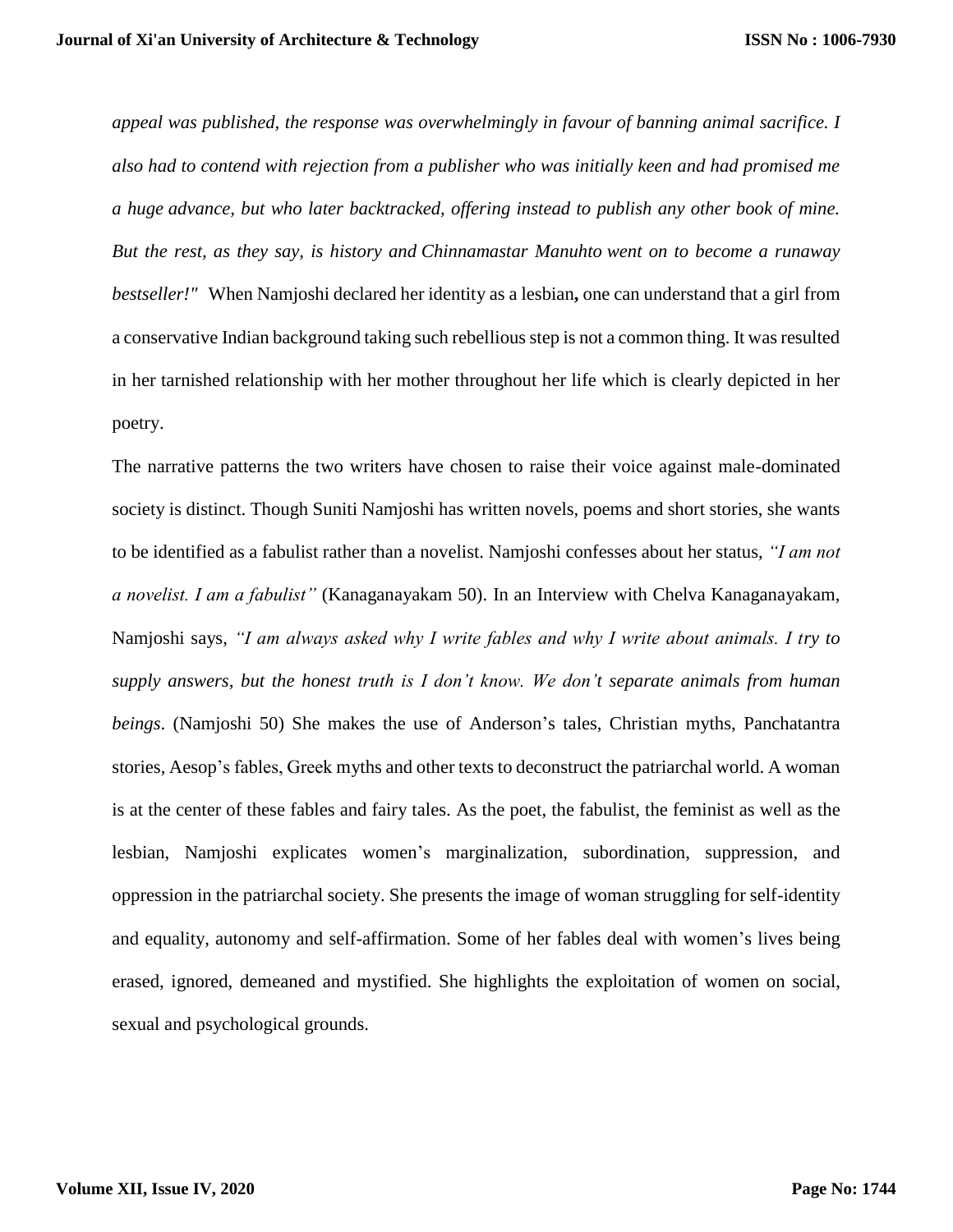Goswami, coping with depression and anxiety started to write and work as a teacher. She chose novel as a narrative pattern to articulate her feelings. During her literary career spanning over four decades, Mamani Raisom Goswami has, in different interviews and writings, acknowledged how different factors have shaped her literary career. Firstly, so overpowering is her urge to tell a story that life and literature have become one and the same for her. In an interview with Homen Borgohain (1932- ), a noted critic and intellectual, Goswami has clearly acknowledged that contribution of literature to her life is much more than anything else. She cannot imagine her life without literature. She admits that literature has been the pushing factor for her against all odd sand only literature has kept her alive. Her writings have stabilized her unstable mind. She had contributed a lot in the field of Assamese literature and some of her stories were made into movies. Some of her widely acclaimed novels and short stories are- *Mamore Dhora Tarowal, Hriday ek Nadir Nam, Adha Lekha Dastabej (autobiography), Tej Aru Dhulire Dhusarita Prishtha* etc.

Goswami's confrontation with the widows during her stay in Brindavan created a master piece novel "Nilakanthar Bajra**"(Blue necked God).** It is an important work which depicts the miserable and exploited lives of widows in Brindavan. The plight of widows in Hindu society, and the oppression of girls and women were the focus in her classic creation "Dontal Hatir Uiye Khowda Howda" (**The Moth Eaten Howdah of a Tusker**). Her novel about the bloody anti-Sikh riots in Delhi, "Tej Aru Dhulire Dhusarita Prishtha" (**Pages Stained with Blood**), is a heart-touched and haunting read. Goswami's book Chhinnmasatar Manuhto was against animal sacrifice in the famed Kamakhya Temple, the seat of Shakti worship, which raised the hackles of the temple priests while Jatra is set against the backdrop of insurgency in Assam. Her only English book "Ramayana from Ganga to Brahmaputra" was published in 1996. Talking about the themes D.K. Baruahin in his essay, *MamaniRaisomGoswami: The Insistent Pattern* has opined, "*….what occupies her most is*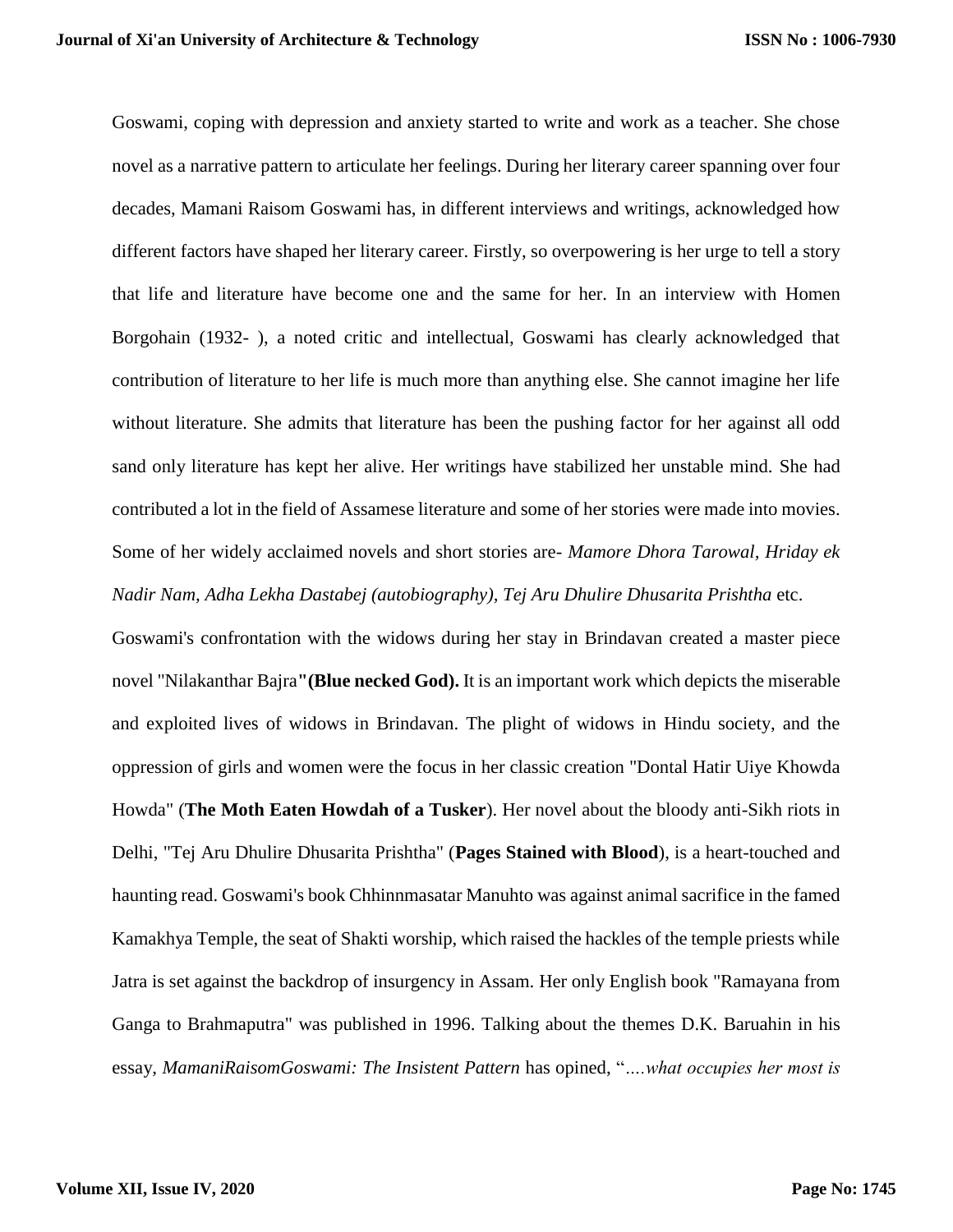*with the unfolding of desire in a protagonist and often, or, rather invariably, in a woman character and the hazards of her existence. That to me seems to be the central theme of Mamani Goswami's novels".* ( Satarawala 21-22) On the other hand, Suniti Namjoshi's writing consists of fiction, fables and poetry. '*The Conversations of Cow'*, describes the travels of Suniti, an expatriate Indian lesbian, and Bhadravati, a Brahmini cow. It is a satirical questioning of stereotypical notions of identity and gender. '*The Blue Donkey Fables'* contains poems and a number of fables in which the Blue Donkey figures. In '*The Mothers of Maya Diip'*, Namjoshi makes clear that merely putting women in charge (instead of men) does not necessarily solve anything. The story is set on an imaginary island off the west coast of India where 'a matriarchy bloomed unashamedly'

## **Conclusion**

To conclude, both Goswami and Namjoshi despite from different regions and languages have interestingly a few commonalties which for any researcher of feminism give scope for further research. Both write with the themes of gender discrimination, victimization, suppression, and oppression, subjugation of women, feminist consciousness, radical feminism, the quest for identity and the plea for equality in the male-dominated patriarchy. Both of them are deadly against women's subordination and subversion and their positon as subaltern; therefore, they are in favour of women's quest for self-identity and emancipation from the clutches of patriarchy.

## **Works Cited**

- 1. Goswami, Indira. The Blue Necked God Trans. Gayatri Bhattacharyya New Delhi: Zubaan, 2013. Print.
- 2. Goswami, Indira, The Moth-Eaten Howdah of a Tusker. New Delhi: Rupa. Co, 2004.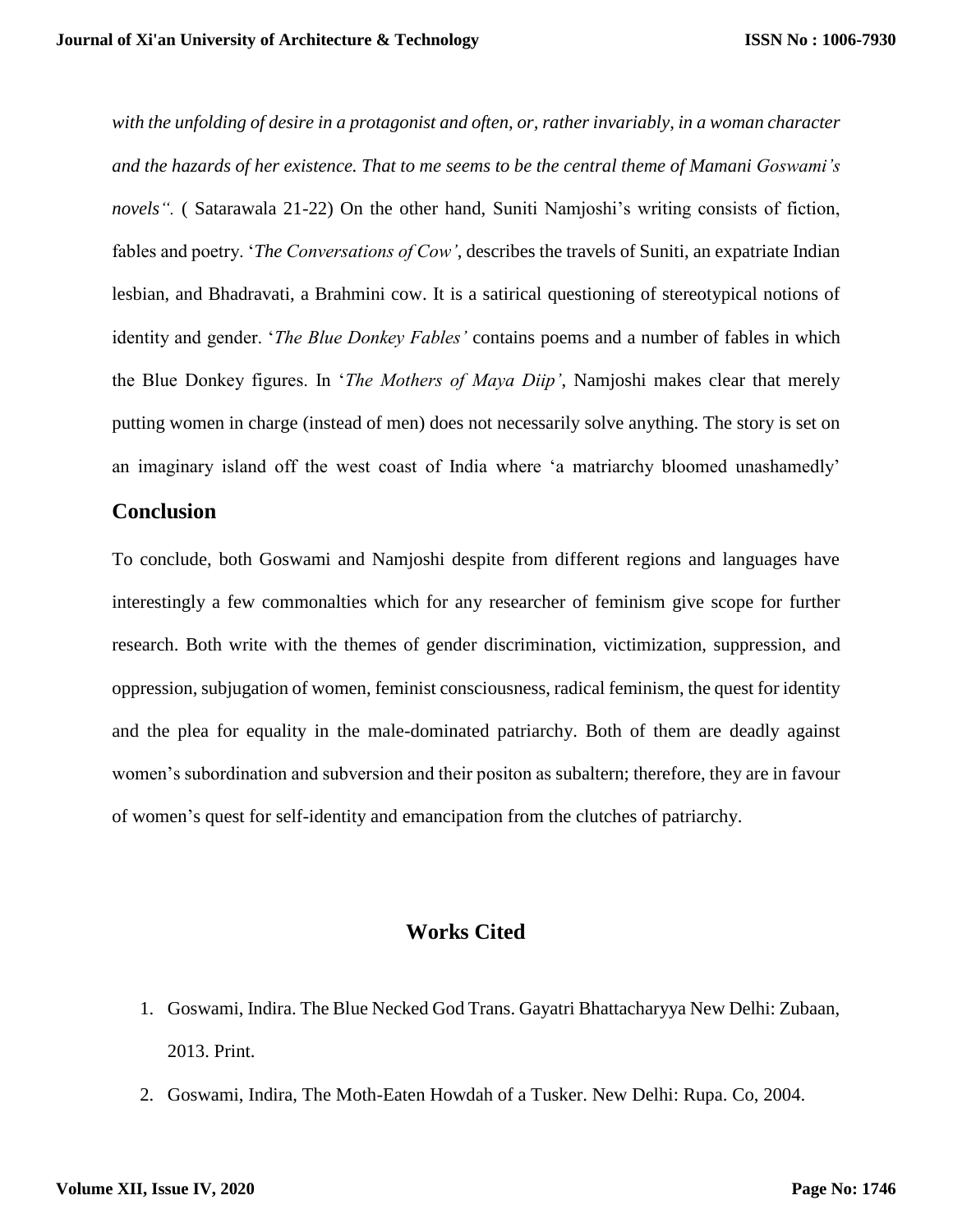- 3. Gogoi, Hridayananda. Dr. Indira Goswami: In Search of Modernity. New Delhi: BRPC, 2010.
- 4. Gupta, Tanu. "Indian Women's Poetry: A study in schizophrenic Experience." New Delhi: Prestige Books, 2011, Print.
- 5. Kanaganayakam, Chelva. "Configurations of Exile." South Asian Writers and Their World. Toronto: TSAR, (1995): 45- 58 Print.
- 6. Kandasamy, Meena. "In Today"s New Indian Express: my interview with Suniti Namjoshi." Web 12/03/2011. [http://meenu.wordpress.com/2010/02/14/in-todays-new-indianexpress-my-interview](http://meenu.wordpress.com/2010/02/14/in-todays-new-indianexpress-my-interview-) wit....
- 7. Mc Gifford. "Suniti Namjoshi (1941- )." Writers of the Indian Diaspora: A Bio-Bibliographical Critical Source Book. ed. Emmanuel S. Nelson USA: Greenwood Press, (1993): 291-297. Print.
- 8. Namjoshi, Suniti. Goja: An Autobiographical Myth. North Melbourne: Spinifex Press, 2000. Print
	- ---. Sycorax: New Fables and Poems. New Delhi: Penguin Books India, 2006. Print . ---.The Blue Donkey Fables. London: The Women"s Press Ltd., 1988. Print.
- 9. Satarawala Kaikos Burjor (comp.) Indira Goswami (Mamani Raisom Goswami) & Her Fictional World- The Search For The Sea, New Delhi. B.R. Publishing Corporation, 2002
- 10. ["The Man from Chinnamasta" comes to Chennai](http://kathamedia.blogspot.com/2006/11/man-from-chinnamasta-comes-to-chennai.html) [Archived](https://web.archive.org/web/20160303202323/http:/kathamedia.blogspot.com/2006/11/man-from-chinnamasta-comes-to-chennai.html) 3 March 2016 at the [Wayback](https://en.wikipedia.org/wiki/Wayback_Machine)  [Machine](https://en.wikipedia.org/wiki/Wayback_Machine)
- 11. Vevaina, Coomi S. "An Interview with Suniti Namjoshi." Ariel: A Review of International English Literature 29.1. (1998): 195-201. Print.
- 12. Vijayasree, C. Suniti Namjoshi: The Artful Transgressor. New Delhi: